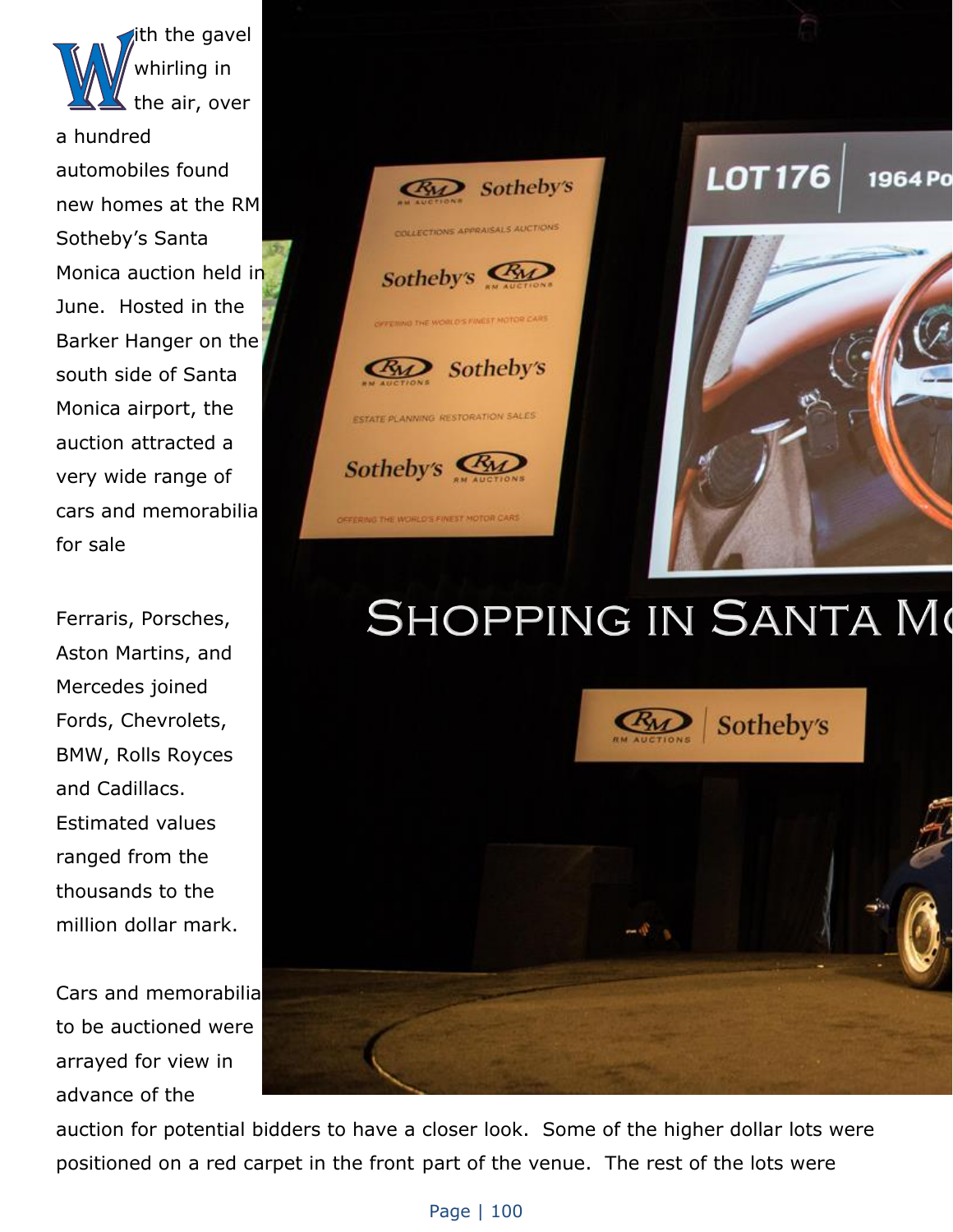

## ONICA - THE ART OF THE AUCTION



parked behind or alongside the hanger. A bar kept guests sufficiently hydrated and trucks outside provided a wide variety of food-based energy.

The Southwest Star Magazine – your cars & your events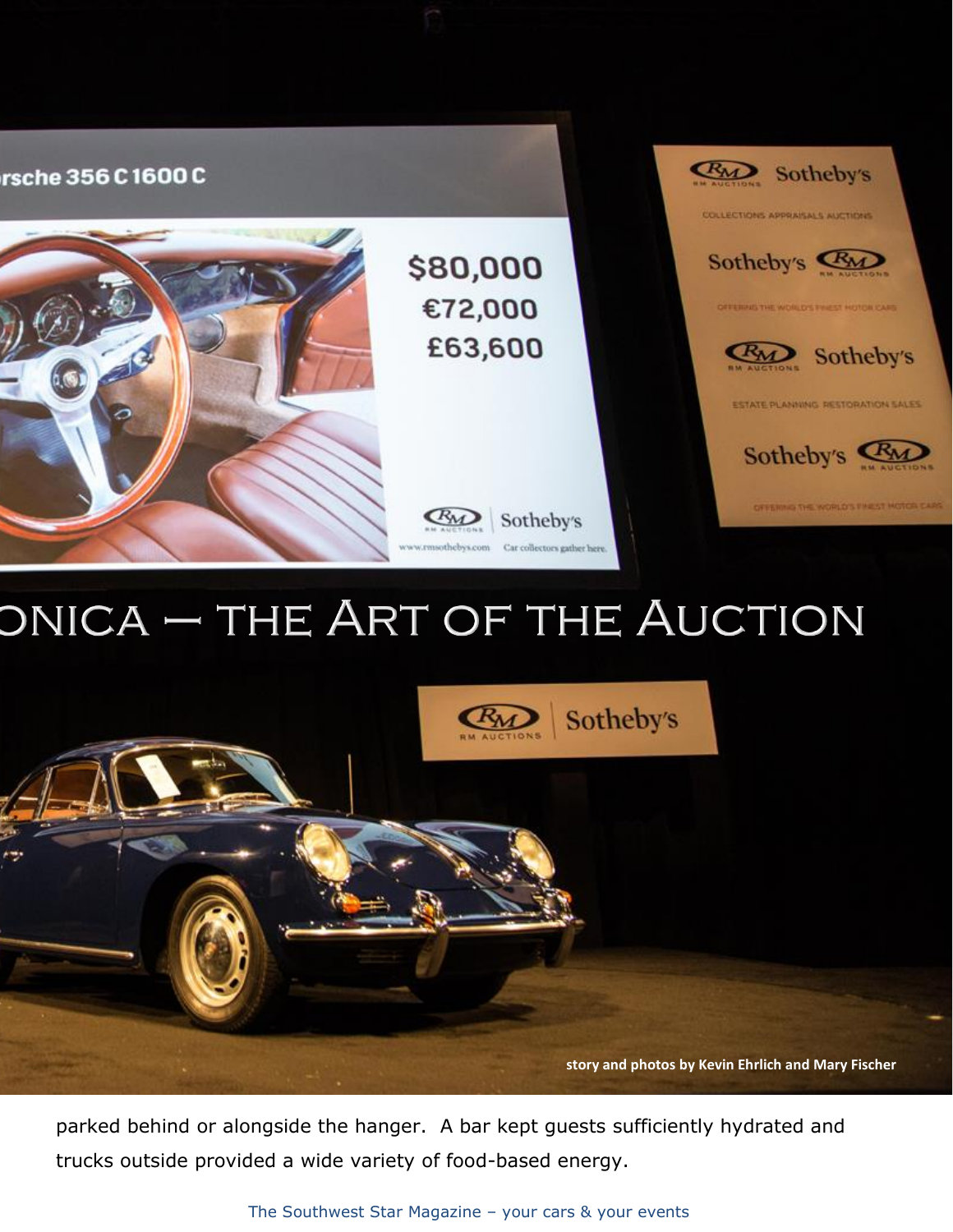Wandering among the lots was a fascinating experience by itself. Some cars were clearly prepared by experienced sellers and/or dealers. They included specifications of the car, history of the model, and photos of restorations. Each car had a story to tell.

Listening to the running commentary between bidders was also fascinating. "Great car. Rare, but not valuable." "This would be a great steal, but only if the price is below…." "No way was this an original color. Nice, but had to have been resprayed at some point."

The auction itself was held in the rear of the 35,000 sq ft venue, permitting cars to be wheeled in from the rear lot and spun on a turntable in front of the auctioneers and bidders.

To get started, the auction moved through 68 pieces of automotive nostalgia such as original event posters, artwork, car sculptures, neon marque signs, books, manuals and badges. Buyers paid prices of several hundred to several thousand dollars to take home 55 of the lots, the remainder falling short of reserve prices set by the consignors. The RM Sotheby's staff seated along the side of the room facilitating internet bidding were particularly busy during that time.

The memorabilia sales were the warm-up act for the automobiles on offer. The automobile auction is a balance of logistics. A pair of auctioneers split duties as one described the



vehicles and the other manages the bidders. The pace was brisk, but a bit more deliberate on the auctioneer speed spectrum. No rapid fire and no barking out dozens of words without a breath. Staff

Page | 102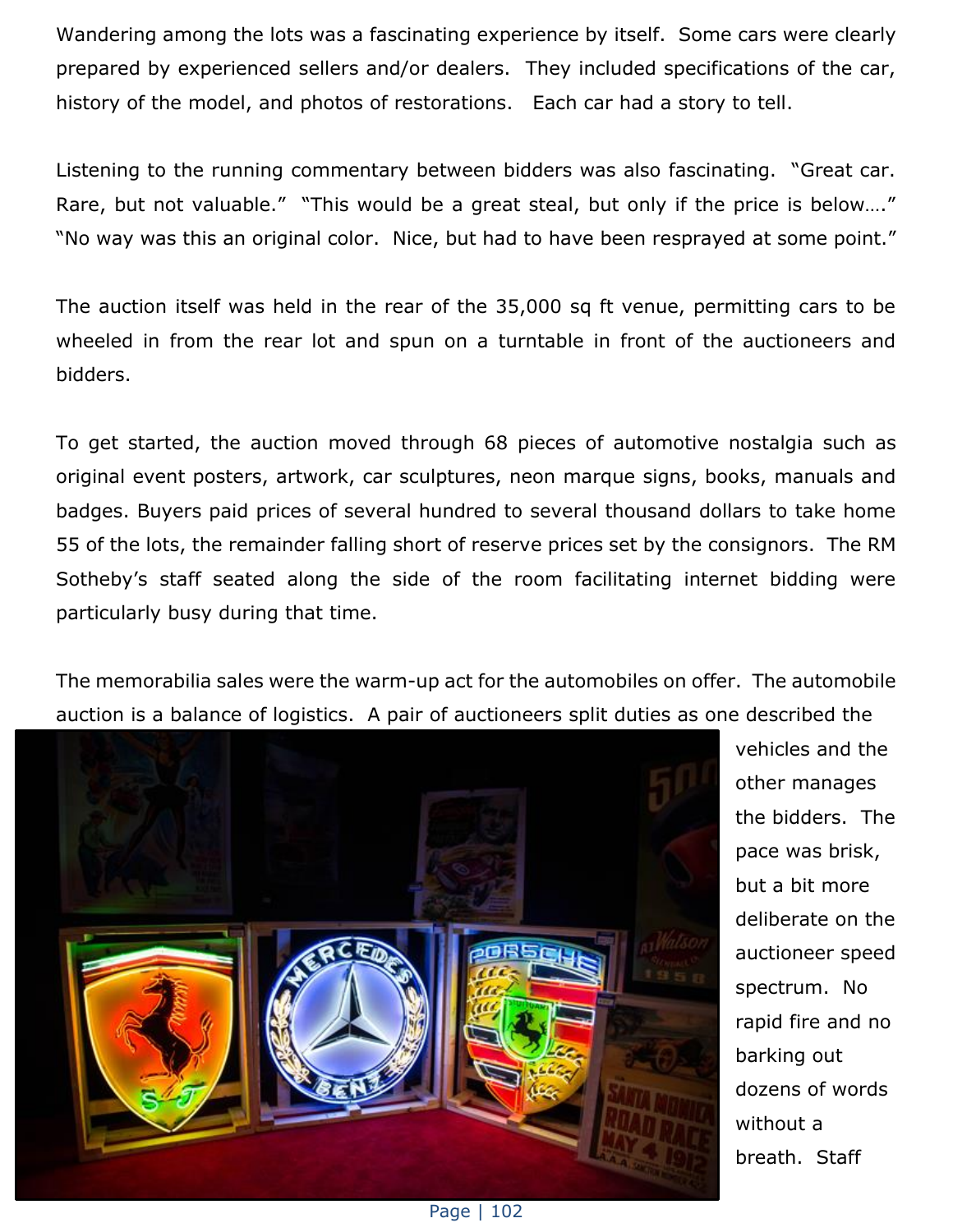dressed in black (to avoid taking attention away from the action) fetched cars from their pre-auction parking places in a precise order and delivered the right car to the main

stage at the right time and removed it just as quickly. Cars with more bidder interest did a few more spins on the turntable than those with less interest.

The cars selected or accepted for the auction were clearly done with thought. For example, it was rare to find two of the same make and model in the auction. Even for those that were close, there were differences between the cars so that they didn't directly compete with each other for attention.

Others will need to opine on the relative success of the auction, the state of the collector car market, and whether bidders overpaid or found bargains. Over \$9 million worth of vehicles sold with just under 64% of the lots sold. Some cars failed to meet reserves and returned home with their owners.

Sixteen varieties of Mercedes-Benz motorcars awaited bidders. The highlight for the marque and high sale for the auction was a 1960 Mercedes 300 SL roadster. Fully restored and wearing a light green

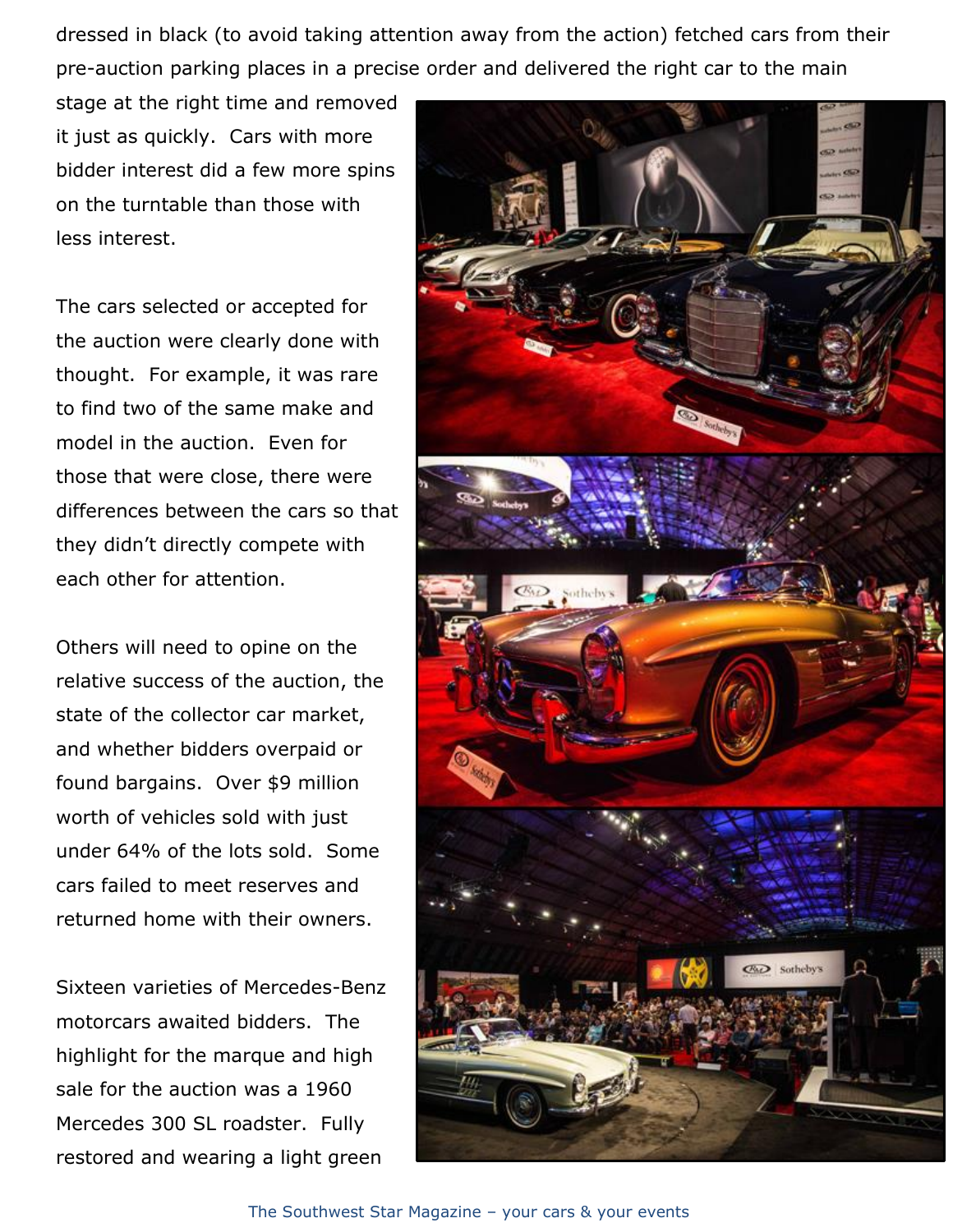poly paint color with dark green interior, the 300SL was parked prominently for bidder inspection upon arrival. After lively bidding, the sale price of \$1.1 million met the preauction estimate.

Buyers who fancied a vintage Mercedes convertible also had a chance to bid on a 1957 190SL. At a slightly different price point, the fully restored black and tan car sold for \$126,500.

Several different Mercedes-Benz models from the early 1970s were also available. Two different 300 SEL 6.3 sedans were among those that sold. A crème 1970 300 SEL sold for \$41,800 and a blue 1971 300 SEL sold for \$47,850, both falling just shy of pre-auction estimates. A white three-owner 1971 220 SE cabriolet with an estimate of \$240,000 to \$280,000 did not meet reserve and went unsold.

While the auction had an assortment of vintage Mercedes, one was much older and unique than the others. A two-tone blue 1937 230 Roadster had novelty and rarity going for it. One of 30 built and only 6 known to exist, the car was originally delivered to the German postal service for promotional use. It was purchased by a US serviceman stationed in Germany and is the only one known to reside in the US. A significant restoration was undertaken in 2007 and a comprehensive photobook with all aspects of the process was available for review. It carried a pre-auction estimate of \$200,000 to \$250,000.

To the amazement of your humble corresponded, the 1937 roadster rolled onto the auction block, attracted only a brief burst of interest, and then exited without meeting reserve and without being sold. This is part of the unknown of any auction – who is in the room or on the telephone, what might attract interest, what car or marque is desirable at that particular point in time and what clearing price is sufficient to make a meeting of the minds between buyer and seller.

Conversely, a 2005 Mercedes McLaren SLR with under 8,000 miles attracted enough interest to sell for \$264,000 which was in-line with market estimates. The bright silver and chrome supercar shone under the bright auction lights.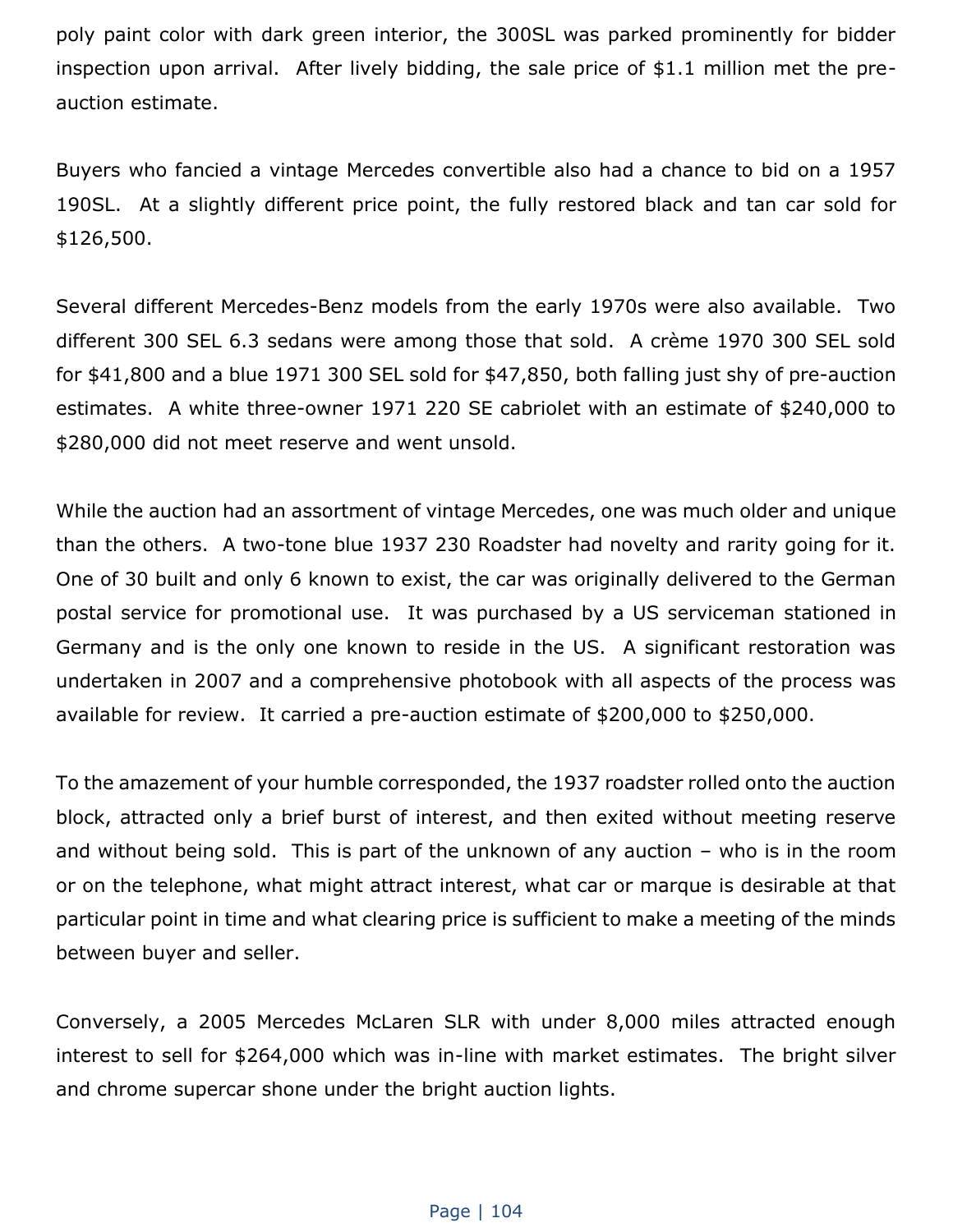The higher-profile, higher-dollar lots unsurprisingly generated the most buzz and bidding activity. A 1930 Cadillac V-16 Roadster was quite popular, with active bidding pushing the final sales price up to \$797,500.

A week earlier, RM Sotheby's took the red 1992 Ferrari F40 that would be up for sale to the Father's Day Concours in Beverly Hills to generate interest for the auction. The Ferrari joined the Mercedes 300 SL roadster along Rodeo Drive. Clearly, the choice of those two cars for public display was no accident.



For the auction, the Ferrari F40 flanked the auction block until it was wheeled to center stage for its moment to find a new home. Under the auction lights, the red Ferrari made for quite a visual against the black cloth drapery behind the stage, particularly as it faced a yellow 1929 Duesenberg Model J on the opposing side of the auction block. The Duesenberg was the only such model in the auction and provided a touch of local history being originally fitted with a custom body and delivered in Pasadena to an heir to the Singer sewing machine fortune.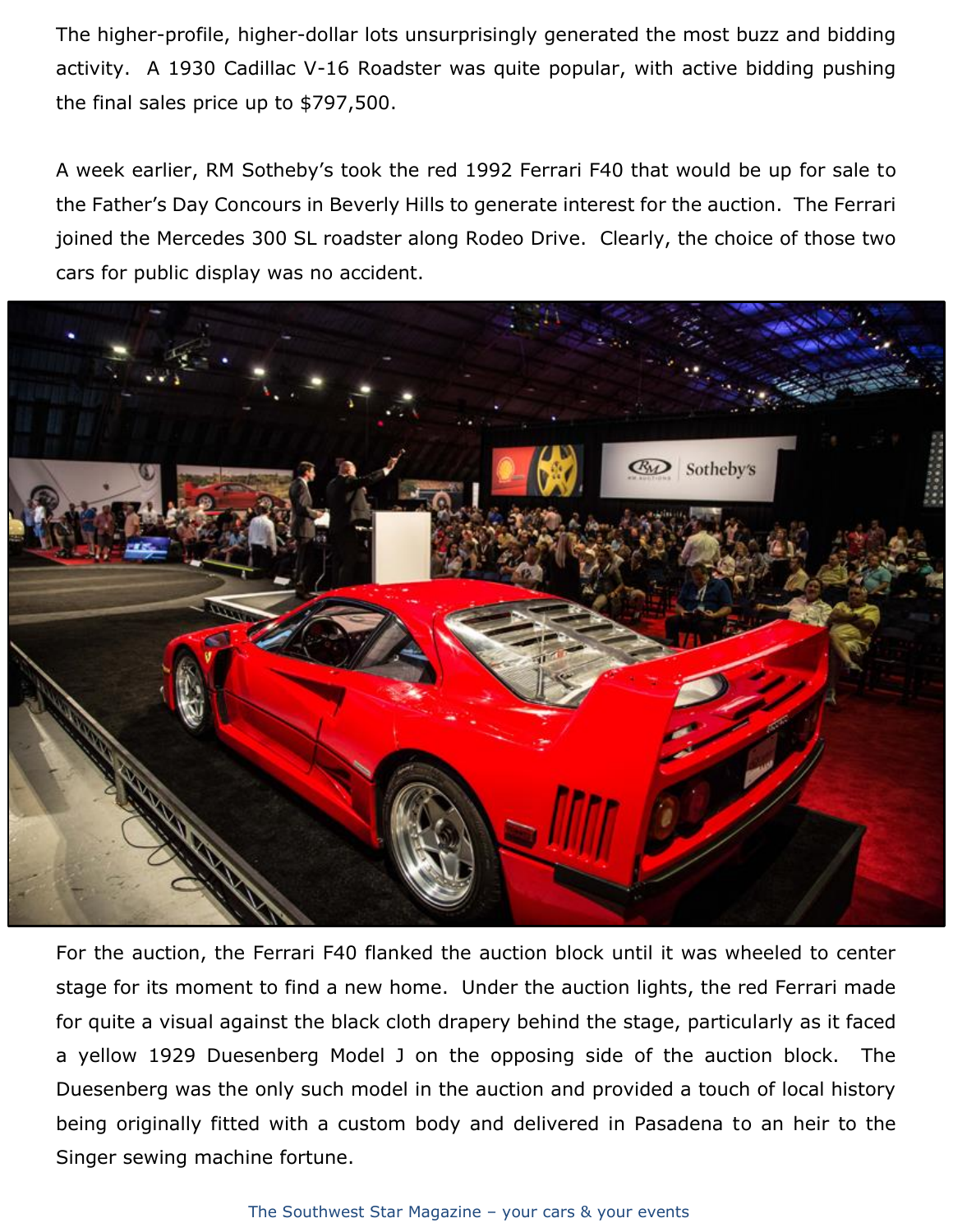

The Duesenberg sold for \$880,000 and the Ferrari F40 sold for \$957,000, making them among the high sellers for the day.

Fifteen Ferraris and thirteen Porsches of various vintages and price points made for a wide selection of interesting cars on offer. Both marques met with mixed success. The F40 was clearly the top-dollar Ferrari, but was one of only five Ferraris sold. A 1978 Ferrari 308 GTS (think Magnum PI) sold for \$44,000 so there were buyers at lower price points.

For Porsche, seven cars were sold including a 1960 Porsche 356 B roadster for \$170,500 and a 1964 Porsche 356 C coupe for \$128,700. As popular as the 356 models appeared to be, the top Porsche seller was a white 1995 Porsche Carrera RS 3.8 which topped out at \$434,500. Presumably, the trio was evidence that there was strong money for compelling cars.

In the more whimsical category, a 1959 Dodge Power Wagon by American La France was fully restored and decked out in fire-engine red (of course). The auction description noted

## Page | 106